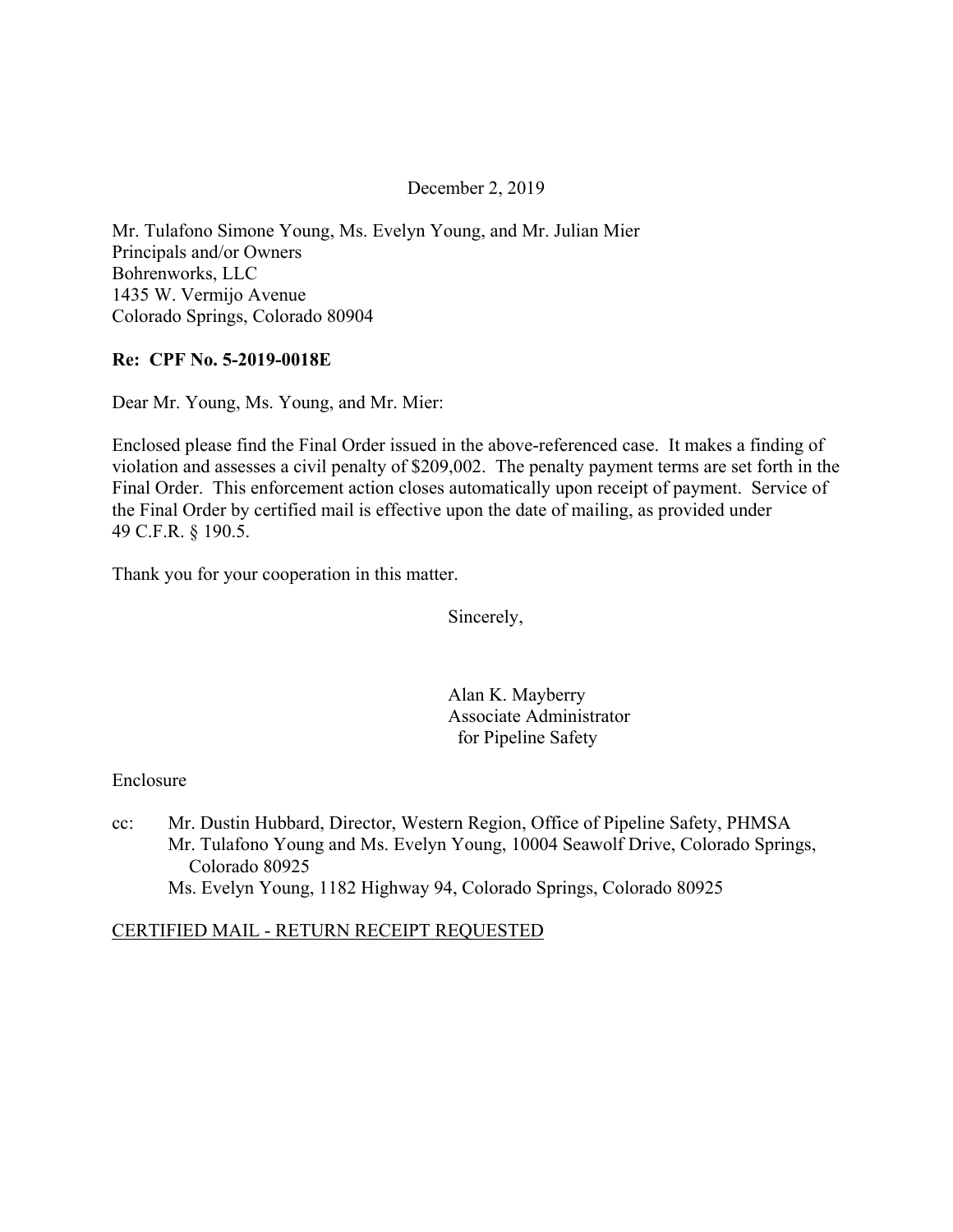### **U.S. DEPARTMENT OF TRANSPORTATION PIPELINE AND HAZARDOUS MATERIALS SAFETY ADMINISTRATION OFFICE OF PIPELINE SAFETY WASHINGTON, D.C. 20590**

**)** 

**)** 

**In the Matter of )** 

**\_\_\_\_\_\_\_\_\_\_\_\_\_\_\_\_\_\_\_\_\_\_\_\_\_\_\_\_\_\_\_\_\_\_\_\_** 

 **)** 

 $\overline{\phantom{a}}$ 

**Respondent. )** 

 $\overline{a}$ 

**Bohrenworks, LLC, ) CPF No. 5-2019-0018E**

## **FINAL ORDER**

From November 16, 2018, through April 9, 2019, pursuant to 49 U.S.C. § 60117, a representative of the Pipeline and Hazardous Materials Safety Administration (PHMSA), Office of Pipeline Safety (OPS), investigated circumstances surrounding the November 16, 2018 damage to a natural gas pipeline located near 13962 East Linvale Place, Aurora, Colorado, where Bohrenworks, LLC (Bohrenworks or Respondent), hit Xcel Energy, Inc.'s unmarked 1¼-inch pipeline with a directional boring machine while it was engaged in excavation activities for the installation of telecom/fiber cable. Bohrenworks is a Denver-based drilling services company specializing in horizontal directional drilling for a variety of industries and clients around the state of Colorado.<sup>1</sup>

As a result of the investigation, the Director, Western Region, OPS (Director), issued to Respondent, by letter dated September 18, 2019, a Notice of Probable Violation and Proposed Civil Penalty (Notice). In accordance with 49 C.F.R. § 190.207, the Notice proposed finding that Bohrenworks had violated 49 C.F.R. § 196.103 and proposed assessing a civil penalty of \$209,002 for the alleged violation. Respondent failed to respond within 30 days of receipt of service of the Notice.

Under 49 C.F.R. § 190.208(d), such failure to respond constitutes a waiver of Bohrenworks' right to contest the allegations in the Notice and authorizes the Associate Administrator, without further notice, to find facts as alleged in the Notice and to issue this Final Order under § 190.213. In this case, the Notice was mailed to Respondent by certified mail (USPS Tracking No. 70150640000217290419) on September 19, 2019, and was received by Respondent on September 21, 2019, as shown by the return receipt on file with PHMSA. To date, Respondent has not acknowledged or responded to the Notice. Under such circumstances, I find it reasonable and appropriate to enter this Final Order without further proceedings.

<sup>1</sup> Bohrenworks, LLC website, *available at* <https://www.linkedin.com/company/bohrenworks> (last accessed November 1, 2019).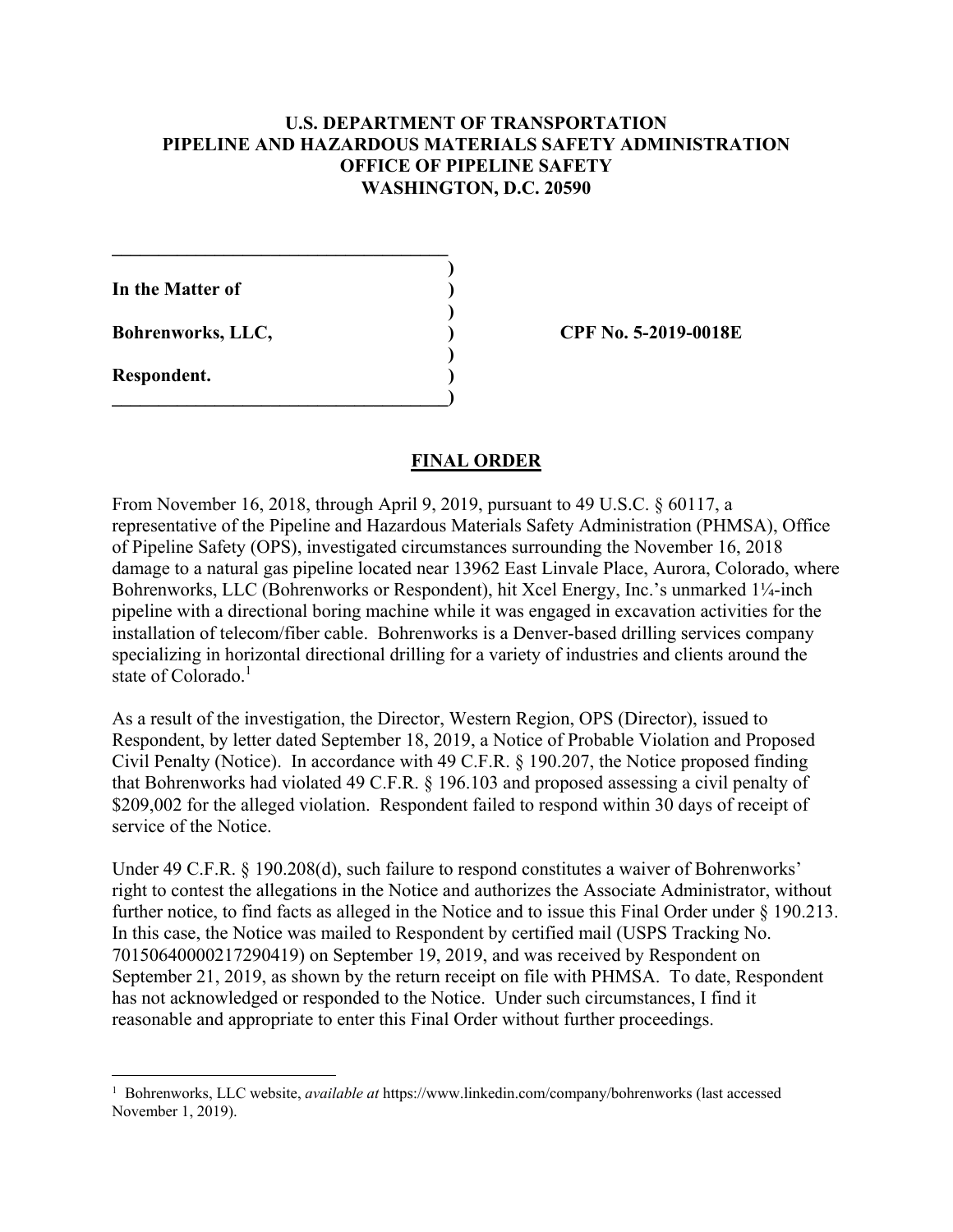## **BACKGROUND**

On November 16, 2018, Xcel Energy notified the National Response Center of a third-party strike on its natural gas pipeline in Aurora, Colorado. At approximately 4:30pm MST, Bohrenworks hit Xcel Energy's unmarked 1¼-inch pipeline with a directional boring machine while it was engaged in excavation activities for the installation of telecom/fiber cable. The strike resulted in an explosion, when natural gas migrated into a dwelling which subsequently exploded. One person was killed and two individuals were injured as a result of the accident. Approximately 30 people were evacuated, and gas service was shut off to approximately 10 homes due to this incident.

# **FINDING OF VIOLATION**

Bohrenworks did not respond to the Notice and has therefore waived its right to contest the alleged violation. The Notice alleged that Bohrenworks violated 49 C.F.R. Part 196.103, as follows:

**Item 1:** The Notice alleged that Respondent violated 49 C.F.R. § 196.103(a), which states:

## **§ 196.103 What must an excavator do to protect underground pipelines from excavation-related damage?**

Prior to and during excavation activity, the excavator must:

(a) Use an available one-call system before excavating to notify operators of underground pipeline facilities of the timing and location of the intended excavation…

The Notice alleged that Respondent violated 49 C.F.R. § 196.103(a) by failing, prior to its excavation activity, to use the available one-call system, Colorado 811 (CO 811 One-Call Center) to notify operators of underground pipeline facilities of the timing and location of its intended excavation/horizontally boring activity. As a result, Xcel Energy was not aware of the planned excavation activities and did not mark its line. Consequently, Bohrenworks was unaware of the underground pipeline facility near the excavation site, and hit the 1¼-inch Xcel Energy pipeline, causing an explosion resulting in injuries and one fatality. After the incident, the Colorado Public Utilities Commission reviewed one-call tickets opened in the month prior to the incident near the incident location, and confirmed that no one-call tickets were opened by Bohrenworks.

Respondent did not contest this allegation of violation. Accordingly, based upon a review of all of the evidence, I find that Respondent violated 49 C.F.R. § 196.103(a) by failing, prior to its excavation activity, to use the available one-call system, Colorado 811 (CO 811 One-Call Center) to notify operators of underground pipeline facilities of the timing and location of its intended excavation/horizontally boring activity.

This finding of violation will be considered a prior offense in any subsequent enforcement action taken against Respondent.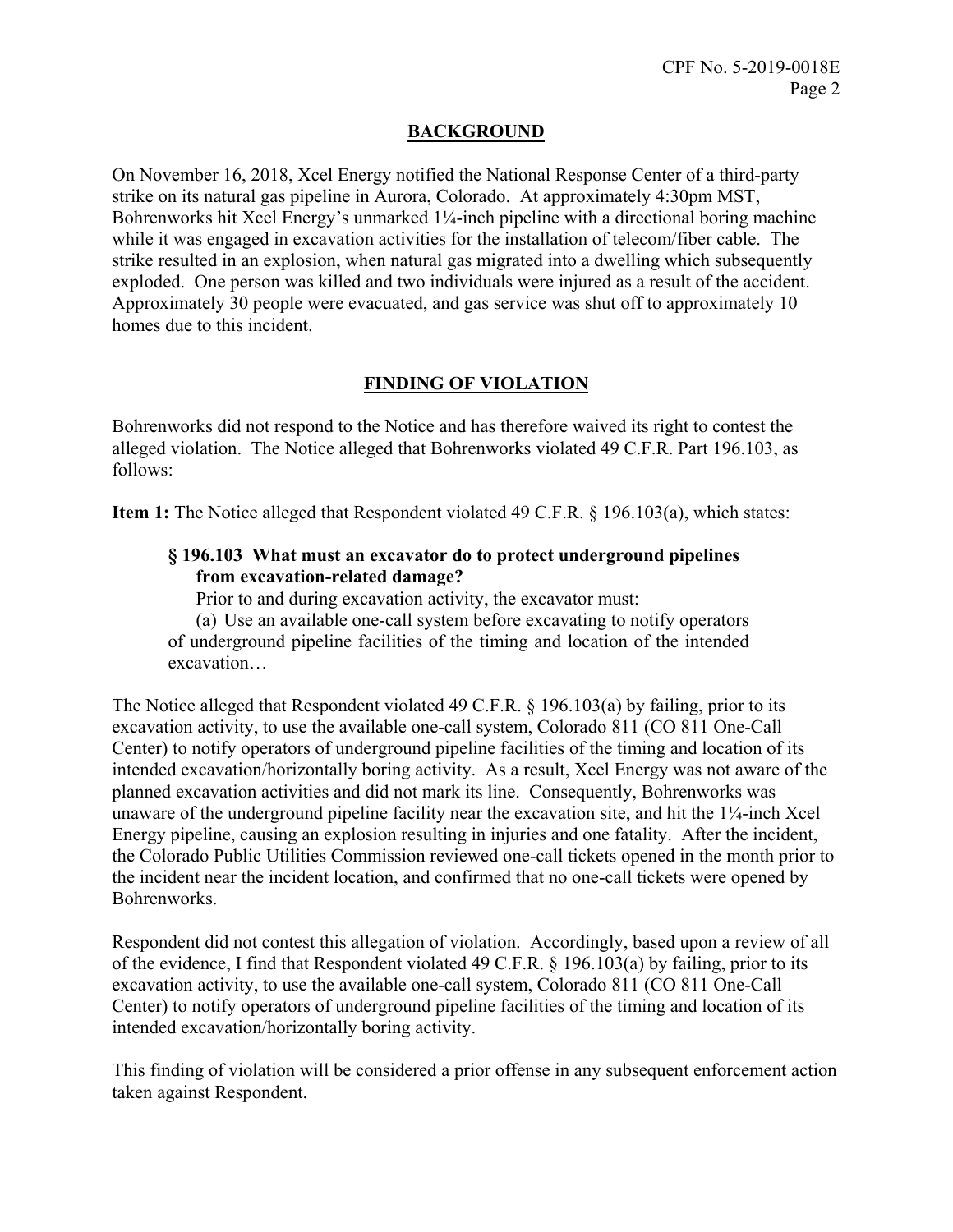# **ASSESSMENT OF PENALTY**

Under 49 U.S.C. § 60122, Respondent is subject to an administrative civil penalty not to exceed \$200,000 per violation for each day of the violation, up to a maximum of \$2,000,000 for any related series of violations.<sup>2</sup> In determining the amount of a civil penalty under 49 U.S.C. § 60122 and 49 C.F.R. § 190.225, I must consider the following criteria: the nature, circumstances, and gravity of the violation, including adverse impact on the environment; the degree of Respondent's culpability; the history of Respondent's prior offenses; any effect that the penalty may have on its ability to continue doing business; and the good faith of Respondent in attempting to comply with the pipeline safety regulations. In addition, I may consider the economic benefit gained from the violation without any reduction because of subsequent damages, and such other matters as justice may require. The Notice proposed a total civil penalty of \$209,002 for the violation cited above.

**Item 1:** The Notice proposed a civil penalty of \$209,002 for Respondent's violation of 49 C.F.R. § 196.103(a), for failing, prior to its excavation activity, to use the available one-call system, Colorado 811 (CO 811 One-Call Center) to notify operators of underground pipeline facilities of the timing and location of its intended excavation/horizontally boring activity. Bohrenworks neither contested the allegation nor presented any evidence or argument justifying a reduction in the proposed penalty. The violation was the causal factor for the release, which resulted in the death of one person and injury to several others. Accordingly, having reviewed the record and considered the assessment criteria, I assess Respondent a civil penalty of **\$209,002** for violation of 49 C.F.R. § 196.103.

Payment of the civil penalty must be made within 20 days of service. Federal regulations (49 C.F.R. § 89.21(b)(3)) require such payment to be made by wire transfer through the Federal Reserve Communications System (Fedwire), to the account of the U.S. Treasury. Detailed instructions are contained in the enclosure. Questions concerning wire transfers should be directed to: Financial Operations Division (AMK-325), Federal Aviation Administration, Mike Monroney Aeronautical Center, 6500 S MacArthur Blvd, Oklahoma City, Oklahoma 79169. The Financial Operations Division telephone number is (405) 954-8845.

Failure to pay the \$209,002 civil penalty will result in accrual of interest at the current annual rate in accordance with 31 U.S.C. § 3717, 31 C.F.R. § 901.9 and 49 C.F.R. § 89.23. Pursuant to those same authorities, a late penalty charge of six percent (6%) per annum will be charged if payment is not made within 110 days of service. Furthermore, failure to pay the civil penalty may result in referral of the matter to the Attorney General for appropriate action in a district court of the United States.

Under 49 C.F.R. § 190.243, Respondent may submit a Petition for Reconsideration of this Final Order to the Associate Administrator, Office of Pipeline Safety, PHMSA, 1200 New Jersey Avenue, SE, East Building, 2<sup>nd</sup> Floor, Washington, DC 20590, with a copy sent to the Office of Chief Counsel, PHMSA, at the same address, no later than 20 days after receipt of service of the Final Order by Respondent. Any petition submitted must contain a brief statement of the issue(s)

 $\overline{a}$ 2 These amounts are adjusted annually for inflation. *See* 49 C.F.R. § 190.223.